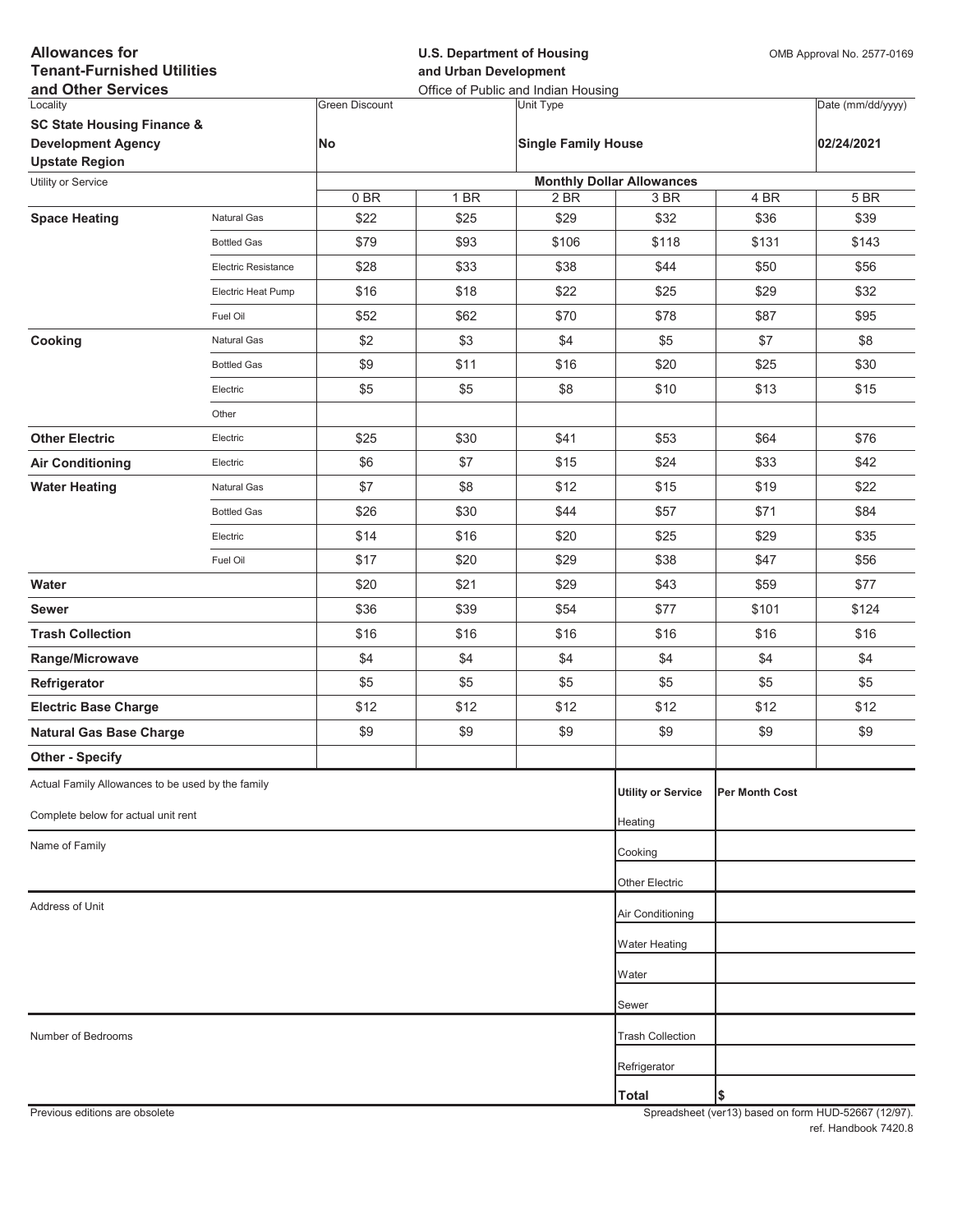| <b>Allowances for</b><br><b>Tenant-Furnished Utilities</b><br>and Other Services |                     |                       | <b>U.S. Department of Housing</b><br>and Urban Development<br>Office of Public and Indian Housing | OMB Approval No. 2577-0169 |                                  |                |                   |
|----------------------------------------------------------------------------------|---------------------|-----------------------|---------------------------------------------------------------------------------------------------|----------------------------|----------------------------------|----------------|-------------------|
| Locality                                                                         |                     | <b>Green Discount</b> |                                                                                                   | Unit Type                  |                                  |                | Date (mm/dd/yyyy) |
| <b>SC State Housing Finance &amp;</b>                                            |                     |                       |                                                                                                   |                            |                                  |                |                   |
| <b>Development Agency</b><br><b>Upstate Region</b>                               |                     | <b>ENERGY STAR</b>    |                                                                                                   | <b>Single Family House</b> |                                  |                | 02/24/2021        |
| Utility or Service                                                               |                     |                       |                                                                                                   |                            | <b>Monthly Dollar Allowances</b> |                |                   |
|                                                                                  |                     | 0BR                   | 1 BR                                                                                              | 2 BR                       | 3 BR                             | 4 BR           | 5 BR              |
| <b>Space Heating</b>                                                             | Natural Gas         | \$18                  | \$21                                                                                              | \$24                       | \$26                             | \$29           | \$32              |
|                                                                                  | <b>Bottled Gas</b>  | \$65                  | \$76                                                                                              | \$87                       | \$97                             | \$107          | \$118             |
|                                                                                  | Electric Resistance | \$23                  | \$27                                                                                              | \$31                       | \$36                             | \$40           | \$45              |
|                                                                                  | Electric Heat Pump  | \$13                  | \$15                                                                                              | \$18                       | \$20                             | \$23           | \$26              |
|                                                                                  | Fuel Oil            | \$43                  | \$51                                                                                              | \$57                       | \$64                             | \$71           | \$78              |
| Cooking                                                                          | Natural Gas         | \$2                   | \$2                                                                                               | \$3                        | \$4                              | \$5            | \$7               |
|                                                                                  | <b>Bottled Gas</b>  | \$8                   | \$9                                                                                               | \$13                       | \$17                             | \$21           | \$25              |
|                                                                                  | Electric            | \$4                   | \$4                                                                                               | \$6                        | \$8                              | \$10           | \$12              |
|                                                                                  | Other               |                       |                                                                                                   |                            |                                  |                |                   |
| <b>Other Electric</b>                                                            | Electric            | \$21                  | \$24                                                                                              | \$34                       | \$43                             | \$53           | \$62              |
| <b>Air Conditioning</b>                                                          | Electric            | \$5                   | \$5                                                                                               | \$12                       | \$19                             | \$27           | \$35              |
| <b>Water Heating</b>                                                             | Natural Gas         | \$6                   | \$7                                                                                               | \$9                        | \$12                             | \$15           | \$18              |
|                                                                                  | <b>Bottled Gas</b>  | \$21                  | \$25                                                                                              | \$36                       | \$47                             | \$58           | \$69              |
|                                                                                  | Electric            | \$11                  | \$13                                                                                              | \$17                       | \$20                             | \$24           | \$28              |
|                                                                                  | Fuel Oil            | \$14                  | \$16                                                                                              | \$24                       | \$31                             | \$38           | \$46              |
| Water                                                                            |                     | \$20                  | \$21                                                                                              | \$29                       | \$43                             | \$59           | \$77              |
| <b>Sewer</b>                                                                     |                     | \$36                  | \$39                                                                                              | \$54                       | \$77                             | \$101          | \$124             |
| <b>Trash Collection</b>                                                          |                     | \$16                  | \$16                                                                                              | \$16                       | \$16                             | \$16           | \$16              |
| Range/Microwave                                                                  |                     | \$4                   | \$4                                                                                               | \$4                        | \$4                              | \$4            | \$4               |
| Refrigerator                                                                     |                     | \$5                   | \$5                                                                                               | \$5                        | \$5                              | \$5            | \$5               |
| <b>Electric Base Charge</b>                                                      |                     | \$12                  | \$12                                                                                              | \$12                       | \$12                             | \$12           | \$12              |
| <b>Natural Gas Base Charge</b>                                                   |                     | \$9                   | \$9                                                                                               | \$9                        | \$9                              | \$9            | \$9               |
| <b>Other - Specify</b>                                                           |                     |                       |                                                                                                   |                            |                                  |                |                   |
| Actual Family Allowances to be used by the family                                |                     |                       |                                                                                                   |                            | <b>Utility or Service</b>        | Per Month Cost |                   |
| Complete below for actual unit rent                                              |                     |                       |                                                                                                   |                            | Heating                          |                |                   |
| Name of Family                                                                   |                     |                       |                                                                                                   |                            | Cooking                          |                |                   |
|                                                                                  |                     |                       |                                                                                                   |                            |                                  |                |                   |
|                                                                                  |                     |                       |                                                                                                   |                            | Other Electric                   |                |                   |
| Address of Unit                                                                  |                     |                       |                                                                                                   |                            | Air Conditioning                 |                |                   |
|                                                                                  |                     |                       |                                                                                                   |                            | Water Heating                    |                |                   |
|                                                                                  |                     |                       |                                                                                                   |                            | Water                            |                |                   |
|                                                                                  |                     |                       |                                                                                                   |                            | Sewer                            |                |                   |
| Number of Bedrooms                                                               |                     |                       |                                                                                                   |                            | <b>Trash Collection</b>          |                |                   |
|                                                                                  |                     |                       |                                                                                                   |                            | Refrigerator                     |                |                   |
|                                                                                  |                     |                       |                                                                                                   |                            | <b>Total</b>                     | \$             |                   |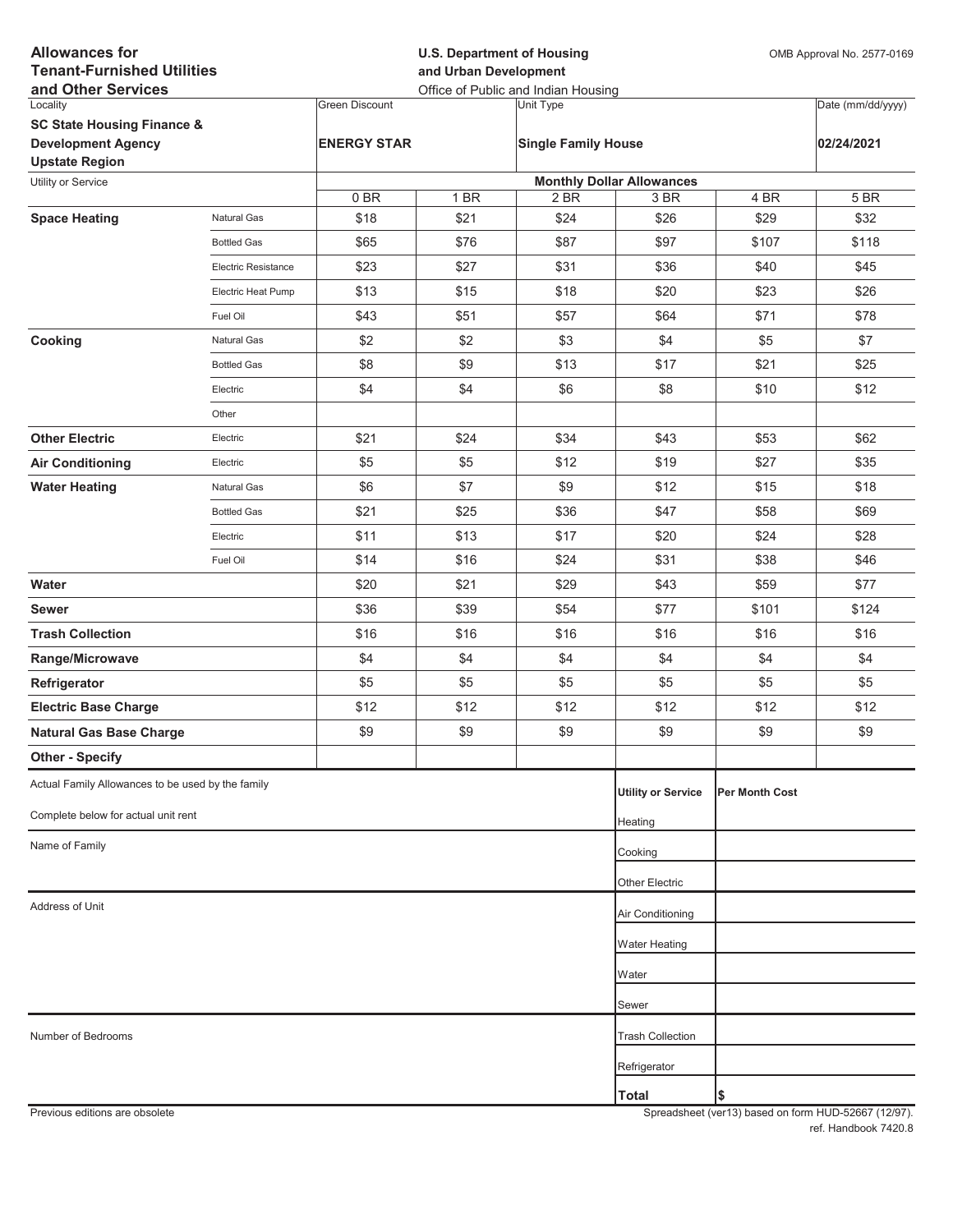| <b>Allowances for</b><br><b>Tenant-Furnished Utilities</b><br>and Other Services            |                     |                       | <b>U.S. Department of Housing</b><br>and Urban Development<br>Office of Public and Indian Housing |                               |                                  |                | OMB Approval No. 2577-0169 |  |
|---------------------------------------------------------------------------------------------|---------------------|-----------------------|---------------------------------------------------------------------------------------------------|-------------------------------|----------------------------------|----------------|----------------------------|--|
| Locality                                                                                    |                     | <b>Green Discount</b> |                                                                                                   | Unit Type                     |                                  |                | Date (mm/dd/yyyy)          |  |
| <b>SC State Housing Finance &amp;</b><br><b>Development Agency</b><br><b>Upstate Region</b> |                     | No                    |                                                                                                   | <b>Single Family Attached</b> |                                  |                | 02/24/2021                 |  |
| Utility or Service                                                                          |                     |                       |                                                                                                   |                               | <b>Monthly Dollar Allowances</b> |                |                            |  |
|                                                                                             |                     | 0BR                   | 1 BR                                                                                              | 2 BR                          | 3 BR                             | 4 BR           | 5 BR                       |  |
| <b>Space Heating</b>                                                                        | Natural Gas         | \$20                  | \$23                                                                                              | \$26                          | \$29                             | \$32           | \$35                       |  |
|                                                                                             | <b>Bottled Gas</b>  | \$73                  | \$86                                                                                              | \$97                          | \$107                            | \$118          | \$128                      |  |
|                                                                                             | Electric Resistance | \$18                  | \$22                                                                                              | \$27                          | \$34                             | \$40           | \$46                       |  |
|                                                                                             | Electric Heat Pump  | \$13                  | \$16                                                                                              | \$19                          | \$21                             | \$24           | \$27                       |  |
|                                                                                             | Fuel Oil            | \$49                  | \$57                                                                                              | \$64                          | \$71                             | \$78           | \$85                       |  |
| Cooking                                                                                     | Natural Gas         | \$2                   | \$3                                                                                               | \$4                           | \$5                              | \$7            | \$8                        |  |
|                                                                                             | <b>Bottled Gas</b>  | \$9                   | \$11                                                                                              | \$16                          | \$20                             | \$25           | \$30                       |  |
|                                                                                             | Electric            | \$5                   | \$5                                                                                               | \$8                           | \$10                             | \$13           | \$15                       |  |
|                                                                                             | Other               |                       |                                                                                                   |                               |                                  |                |                            |  |
| <b>Other Electric</b>                                                                       | Electric            | \$22                  | \$26                                                                                              | \$35                          | \$45                             | \$55           | \$65                       |  |
| <b>Air Conditioning</b>                                                                     | Electric            | \$7                   | \$8                                                                                               | \$14                          | \$21                             | \$28           | \$35                       |  |
| <b>Water Heating</b>                                                                        | Natural Gas         | \$7                   | \$8                                                                                               | \$12                          | \$15                             | \$19           | \$22                       |  |
|                                                                                             | <b>Bottled Gas</b>  | \$26                  | \$30                                                                                              | \$44                          | \$57                             | \$71           | \$84                       |  |
|                                                                                             | Electric            | \$14                  | \$16                                                                                              | \$20                          | \$25                             | \$29           | \$34                       |  |
|                                                                                             | Fuel Oil            | \$17                  | \$20                                                                                              | \$29                          | \$38                             | \$47           | \$56                       |  |
| Water                                                                                       |                     | \$20                  | \$21                                                                                              | \$29                          | \$43                             | \$59           | \$77                       |  |
| <b>Sewer</b>                                                                                |                     | \$36                  | \$39                                                                                              | \$54                          | \$77                             | \$101          | \$124                      |  |
| <b>Trash Collection</b>                                                                     |                     | \$16                  | \$16                                                                                              | \$16                          | \$16                             | \$16           | \$16                       |  |
| Range/Microwave                                                                             |                     | \$4                   | \$4                                                                                               | \$4                           | \$4                              | \$4            | \$4                        |  |
| Refrigerator                                                                                |                     | \$5                   | \$5                                                                                               | \$5                           | \$5                              | \$5            | \$5                        |  |
| <b>Electric Base Charge</b>                                                                 |                     | \$12                  | \$12                                                                                              | \$12                          | \$12                             | \$12           | \$12                       |  |
| <b>Natural Gas Base Charge</b>                                                              |                     | \$9                   | \$9                                                                                               | \$9                           | \$9                              | \$9            | \$9                        |  |
| <b>Other - Specify</b>                                                                      |                     |                       |                                                                                                   |                               |                                  |                |                            |  |
| Actual Family Allowances to be used by the family                                           |                     |                       |                                                                                                   |                               | <b>Utility or Service</b>        | Per Month Cost |                            |  |
| Complete below for actual unit rent                                                         |                     |                       |                                                                                                   |                               | Heating                          |                |                            |  |
| Name of Family                                                                              |                     |                       |                                                                                                   |                               |                                  |                |                            |  |
|                                                                                             |                     |                       |                                                                                                   |                               | Cooking                          |                |                            |  |
|                                                                                             |                     |                       |                                                                                                   |                               | Other Electric                   |                |                            |  |
| Address of Unit                                                                             |                     |                       |                                                                                                   |                               | Air Conditioning                 |                |                            |  |
|                                                                                             |                     |                       |                                                                                                   |                               | Water Heating                    |                |                            |  |
|                                                                                             |                     |                       |                                                                                                   |                               | Water                            |                |                            |  |
|                                                                                             |                     |                       |                                                                                                   |                               | Sewer                            |                |                            |  |
| Number of Bedrooms                                                                          |                     |                       |                                                                                                   |                               | <b>Trash Collection</b>          |                |                            |  |
|                                                                                             |                     |                       |                                                                                                   |                               | Refrigerator                     |                |                            |  |
|                                                                                             |                     |                       |                                                                                                   |                               | <b>Total</b>                     | \$             |                            |  |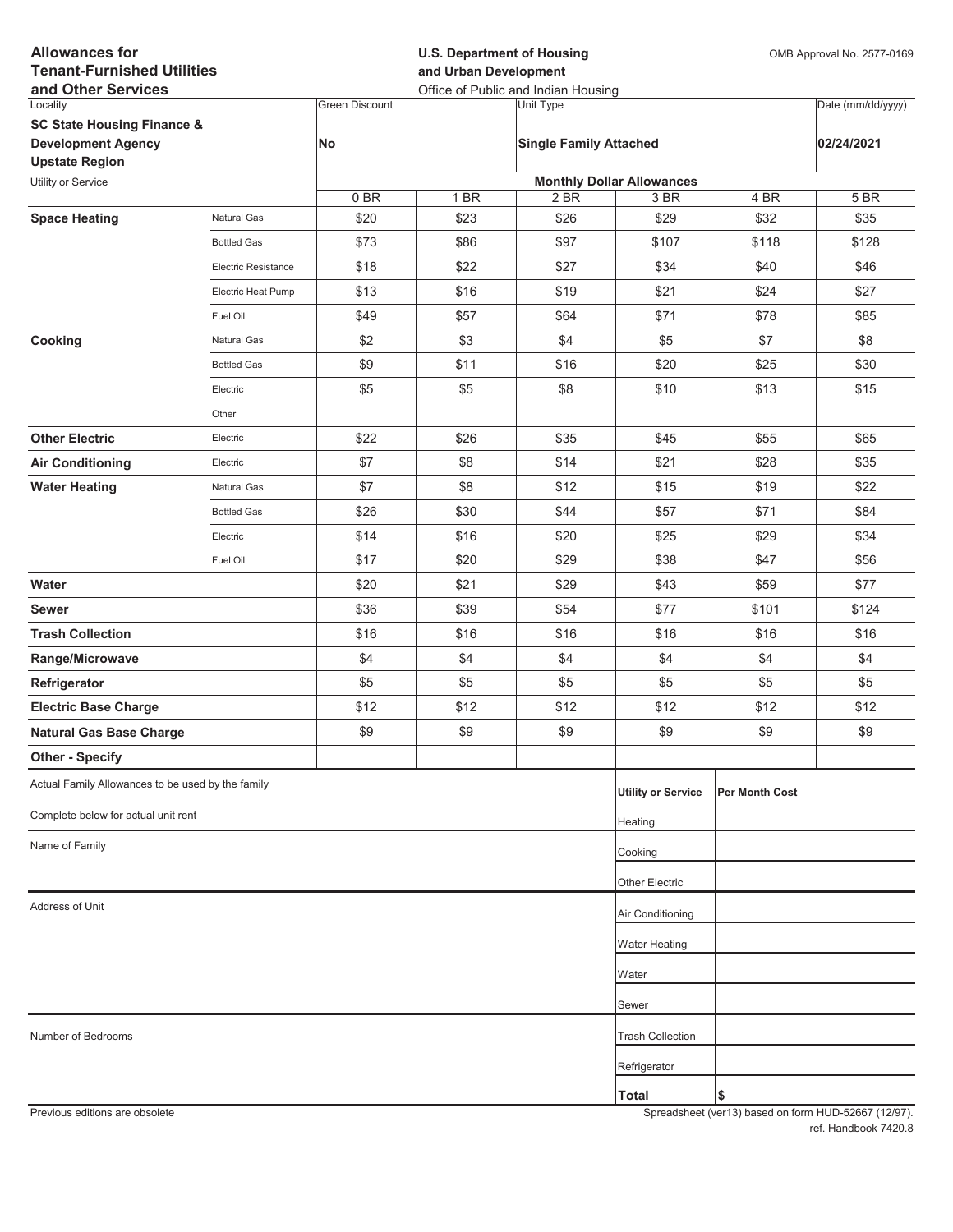| <b>Allowances for</b><br><b>Tenant-Furnished Utilities</b><br>and Other Services |                     |                       | <b>U.S. Department of Housing</b><br>and Urban Development<br>Office of Public and Indian Housing |                               |                                          |                | OMB Approval No. 2577-0169 |  |
|----------------------------------------------------------------------------------|---------------------|-----------------------|---------------------------------------------------------------------------------------------------|-------------------------------|------------------------------------------|----------------|----------------------------|--|
| Locality                                                                         |                     | <b>Green Discount</b> |                                                                                                   | Unit Type                     |                                          |                | Date (mm/dd/yyyy)          |  |
| <b>SC State Housing Finance &amp;</b>                                            |                     |                       |                                                                                                   |                               |                                          |                |                            |  |
| <b>Development Agency</b>                                                        |                     | <b>ENERGY STAR</b>    |                                                                                                   | <b>Single Family Attached</b> |                                          |                | 02/24/2021                 |  |
| <b>Upstate Region</b>                                                            |                     |                       |                                                                                                   |                               |                                          |                |                            |  |
| Utility or Service                                                               |                     | 0BR                   | 1 BR                                                                                              | 2 BR                          | <b>Monthly Dollar Allowances</b><br>3 BR | 4 BR           | 5 BR                       |  |
| <b>Space Heating</b>                                                             | Natural Gas         | \$16                  | \$19                                                                                              | \$22                          | \$24                                     | \$26           | \$29                       |  |
|                                                                                  | <b>Bottled Gas</b>  | \$60                  | \$71                                                                                              | \$79                          | \$88                                     | \$96           | \$105                      |  |
|                                                                                  | Electric Resistance | \$15                  | \$18                                                                                              | \$22                          | \$27                                     | \$32           | \$37                       |  |
|                                                                                  | Electric Heat Pump  | \$11                  | \$13                                                                                              | \$15                          | \$17                                     | \$19           | \$22                       |  |
|                                                                                  | Fuel Oil            | \$40                  | \$47                                                                                              | \$53                          | \$58                                     | \$64           | \$70                       |  |
| Cooking                                                                          | Natural Gas         | \$2                   | \$2                                                                                               | \$3                           | \$4                                      | \$5            | \$7                        |  |
|                                                                                  | <b>Bottled Gas</b>  | \$8                   | \$9                                                                                               | \$13                          | \$17                                     | \$21           | \$25                       |  |
|                                                                                  | Electric            | \$4                   | \$4                                                                                               | \$6                           | \$8                                      | \$10           | \$12                       |  |
|                                                                                  | Other               |                       |                                                                                                   |                               |                                          |                |                            |  |
| <b>Other Electric</b>                                                            | Electric            | \$18                  | \$21                                                                                              | \$29                          | \$37                                     | \$45           | \$54                       |  |
| <b>Air Conditioning</b>                                                          | Electric            | \$6                   | \$7                                                                                               | \$12                          | \$17                                     | \$22           | \$28                       |  |
| <b>Water Heating</b>                                                             | Natural Gas         | \$6                   | \$7                                                                                               | \$9                           | \$12                                     | \$15           | \$18                       |  |
|                                                                                  | <b>Bottled Gas</b>  | \$21                  | \$25                                                                                              | \$36                          | \$47                                     | \$58           | \$69                       |  |
|                                                                                  | Electric            | \$11                  | \$13                                                                                              | \$17                          | \$20                                     | \$24           | \$28                       |  |
|                                                                                  | Fuel Oil            | \$14                  | \$16                                                                                              | \$24                          | \$31                                     | \$38           | \$46                       |  |
| Water                                                                            |                     | \$20                  | \$21                                                                                              | \$29                          | \$43                                     | \$59           | \$77                       |  |
| <b>Sewer</b>                                                                     |                     | \$36                  | \$39                                                                                              | \$54                          | \$77                                     | \$101          | \$124                      |  |
| <b>Trash Collection</b>                                                          |                     | \$16                  | \$16                                                                                              | \$16                          | \$16                                     | \$16           | \$16                       |  |
| Range/Microwave                                                                  |                     | \$4                   | \$4                                                                                               | \$4                           | \$4                                      | \$4            | \$4                        |  |
| Refrigerator                                                                     |                     | \$5                   | \$5                                                                                               | \$5                           | \$5                                      | \$5            | \$5                        |  |
| <b>Electric Base Charge</b>                                                      |                     | \$12                  | \$12                                                                                              | \$12                          | \$12                                     | \$12           | \$12                       |  |
| <b>Natural Gas Base Charge</b>                                                   |                     | \$9                   | \$9                                                                                               | \$9                           | \$9                                      | \$9            | \$9                        |  |
| <b>Other - Specify</b>                                                           |                     |                       |                                                                                                   |                               |                                          |                |                            |  |
| Actual Family Allowances to be used by the family                                |                     |                       |                                                                                                   |                               | <b>Utility or Service</b>                | Per Month Cost |                            |  |
| Complete below for actual unit rent                                              |                     |                       |                                                                                                   |                               | Heating                                  |                |                            |  |
| Name of Family                                                                   |                     |                       |                                                                                                   |                               | Cooking                                  |                |                            |  |
|                                                                                  |                     |                       |                                                                                                   |                               |                                          |                |                            |  |
| Address of Unit                                                                  |                     |                       |                                                                                                   |                               | Other Electric                           |                |                            |  |
|                                                                                  |                     |                       |                                                                                                   |                               | Air Conditioning                         |                |                            |  |
|                                                                                  |                     |                       |                                                                                                   |                               | Water Heating                            |                |                            |  |
|                                                                                  |                     |                       |                                                                                                   |                               | Water                                    |                |                            |  |
|                                                                                  |                     |                       |                                                                                                   |                               | Sewer                                    |                |                            |  |
| Number of Bedrooms                                                               |                     |                       |                                                                                                   |                               | <b>Trash Collection</b>                  |                |                            |  |
|                                                                                  |                     |                       |                                                                                                   |                               | Refrigerator                             |                |                            |  |
|                                                                                  |                     |                       |                                                                                                   |                               | <b>Total</b>                             | \$             |                            |  |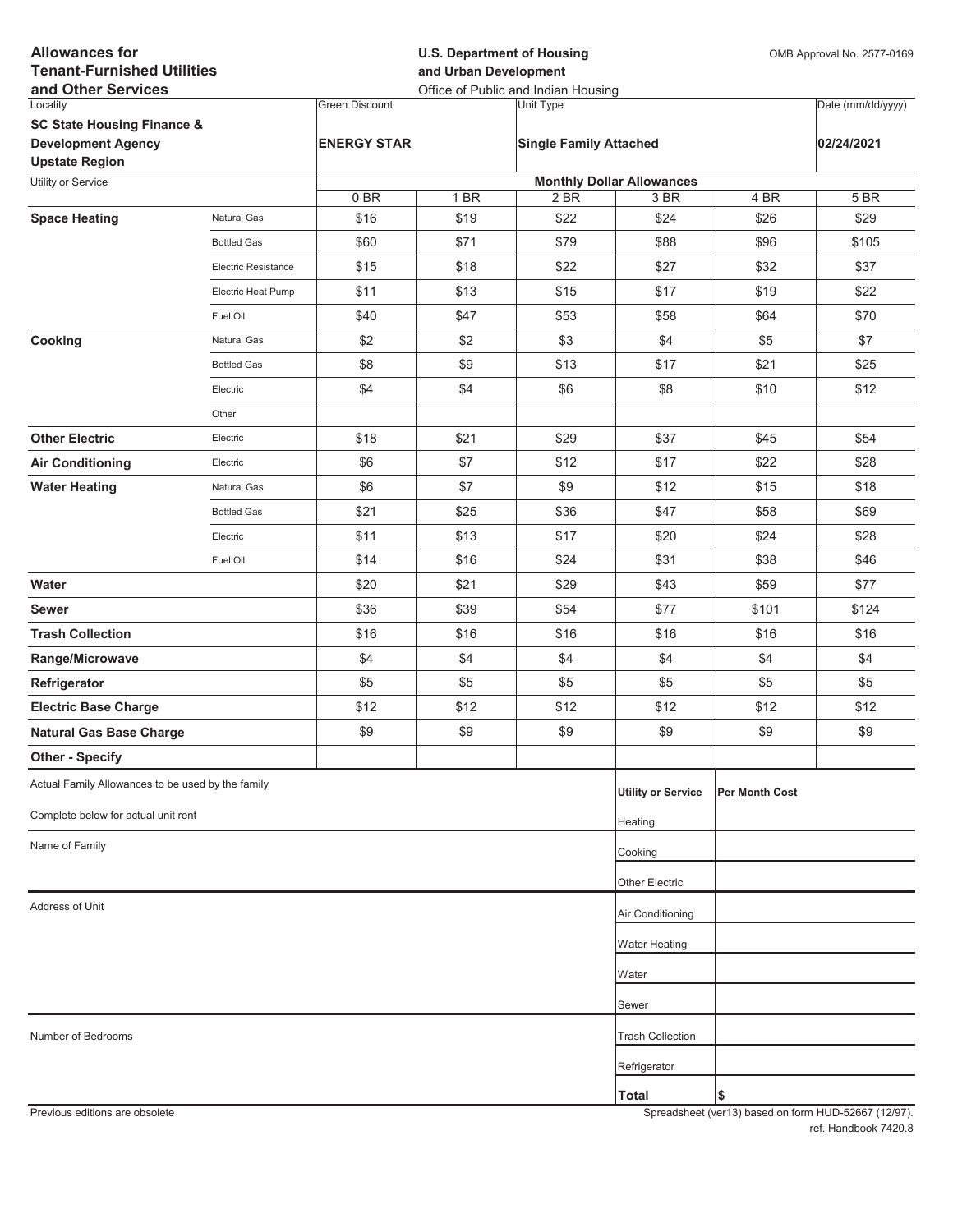| <b>Allowances for</b><br><b>Tenant-Furnished Utilities</b><br>and Other Services |                     |                       | <b>U.S. Department of Housing</b><br>and Urban Development<br>Office of Public and Indian Housing |                                  |                                 |                | OMB Approval No. 2577-0169 |  |
|----------------------------------------------------------------------------------|---------------------|-----------------------|---------------------------------------------------------------------------------------------------|----------------------------------|---------------------------------|----------------|----------------------------|--|
| Locality                                                                         |                     | <b>Green Discount</b> |                                                                                                   | <b>Unit Type</b>                 |                                 |                | Date (mm/dd/yyyy)          |  |
| <b>SC State Housing Finance &amp;</b>                                            |                     |                       |                                                                                                   |                                  |                                 |                |                            |  |
| <b>Development Agency</b><br><b>Upstate Region</b>                               |                     | <b>No</b>             |                                                                                                   |                                  | Lowrise Apartment (2 - 4 units) |                | 02/24/2021                 |  |
| Utility or Service                                                               |                     |                       |                                                                                                   | <b>Monthly Dollar Allowances</b> |                                 |                |                            |  |
|                                                                                  |                     | 0B                    | 1 BR                                                                                              | 2 BR                             | 3 BR                            | 4 BR           | 5 BR                       |  |
| <b>Space Heating</b>                                                             | Natural Gas         | \$24                  | \$28                                                                                              | \$30                             | \$32                            | \$34           | \$36                       |  |
|                                                                                  | <b>Bottled Gas</b>  | \$87                  | \$102                                                                                             | \$109                            | \$116                           | \$123          | \$130                      |  |
|                                                                                  | Electric Resistance | \$18                  | \$22                                                                                              | \$27                             | \$34                            | \$40           | \$46                       |  |
|                                                                                  | Electric Heat Pump  | \$14                  | \$17                                                                                              | \$20                             | \$23                            | \$26           | \$29                       |  |
|                                                                                  | Fuel Oil            | \$58                  | \$68                                                                                              | \$72                             | \$77                            | \$82           | \$86                       |  |
| Cooking                                                                          | Natural Gas         | \$2                   | \$3                                                                                               | \$4                              | \$5                             | \$7            | \$8                        |  |
|                                                                                  | <b>Bottled Gas</b>  | \$9                   | \$11                                                                                              | \$16                             | \$20                            | \$25           | \$30                       |  |
|                                                                                  | Electric            | \$5                   | \$5                                                                                               | \$8                              | \$10                            | \$13           | \$15                       |  |
|                                                                                  | Other               |                       |                                                                                                   |                                  |                                 |                |                            |  |
| <b>Other Electric</b>                                                            | Electric            | \$21                  | \$25                                                                                              | \$34                             | \$44                            | \$54           | \$63                       |  |
| <b>Air Conditioning</b>                                                          | Electric            | \$8                   | \$9                                                                                               | \$13                             | \$17                            | \$22           | \$26                       |  |
| <b>Water Heating</b>                                                             | Natural Gas         | \$7                   | \$8                                                                                               | \$12                             | \$15                            | \$19           | \$22                       |  |
|                                                                                  | <b>Bottled Gas</b>  | \$26                  | \$30                                                                                              | \$44                             | \$57                            | \$71           | \$84                       |  |
|                                                                                  | Electric            | \$14                  | \$16                                                                                              | \$20                             | \$25                            | \$29           | \$34                       |  |
|                                                                                  | Fuel Oil            | \$17                  | \$20                                                                                              | \$29                             | \$38                            | \$47           | \$56                       |  |
| Water                                                                            |                     | \$20                  | \$21                                                                                              | \$29                             | \$43                            | \$59           | \$77                       |  |
| <b>Sewer</b>                                                                     |                     | \$36                  | \$39                                                                                              | \$54                             | \$77                            | \$101          | \$124                      |  |
| <b>Trash Collection</b>                                                          |                     | \$16                  | \$16                                                                                              | \$16                             | \$16                            | \$16           | \$16                       |  |
| Range/Microwave                                                                  |                     | \$4                   | \$4                                                                                               | \$4                              | \$4                             | \$4            | \$4                        |  |
| Refrigerator                                                                     |                     | \$5                   | \$5                                                                                               | \$5                              | \$5                             | \$5            | \$5                        |  |
| <b>Electric Base Charge</b>                                                      |                     | \$12                  | \$12                                                                                              | \$12                             | \$12                            | \$12           | \$12                       |  |
| <b>Natural Gas Base Charge</b>                                                   |                     | \$9                   | \$9                                                                                               | \$9                              | \$9                             | \$9            | \$9                        |  |
| <b>Other - Specify</b>                                                           |                     |                       |                                                                                                   |                                  |                                 |                |                            |  |
| Actual Family Allowances to be used by the family                                |                     |                       |                                                                                                   |                                  | <b>Utility or Service</b>       | Per Month Cost |                            |  |
| Complete below for actual unit rent                                              |                     |                       |                                                                                                   |                                  | Heating                         |                |                            |  |
| Name of Family                                                                   |                     |                       |                                                                                                   |                                  | Cooking                         |                |                            |  |
|                                                                                  |                     |                       |                                                                                                   |                                  |                                 |                |                            |  |
| Address of Unit                                                                  |                     |                       |                                                                                                   |                                  | Other Electric                  |                |                            |  |
|                                                                                  |                     |                       |                                                                                                   |                                  | Air Conditioning                |                |                            |  |
|                                                                                  |                     |                       |                                                                                                   |                                  | <b>Water Heating</b>            |                |                            |  |
|                                                                                  |                     |                       |                                                                                                   |                                  | Water                           |                |                            |  |
|                                                                                  |                     |                       |                                                                                                   |                                  | Sewer                           |                |                            |  |
| Number of Bedrooms                                                               |                     |                       |                                                                                                   |                                  | <b>Trash Collection</b>         |                |                            |  |
|                                                                                  |                     |                       |                                                                                                   |                                  | Refrigerator                    |                |                            |  |
|                                                                                  |                     |                       |                                                                                                   |                                  | <b>Total</b>                    | \$             |                            |  |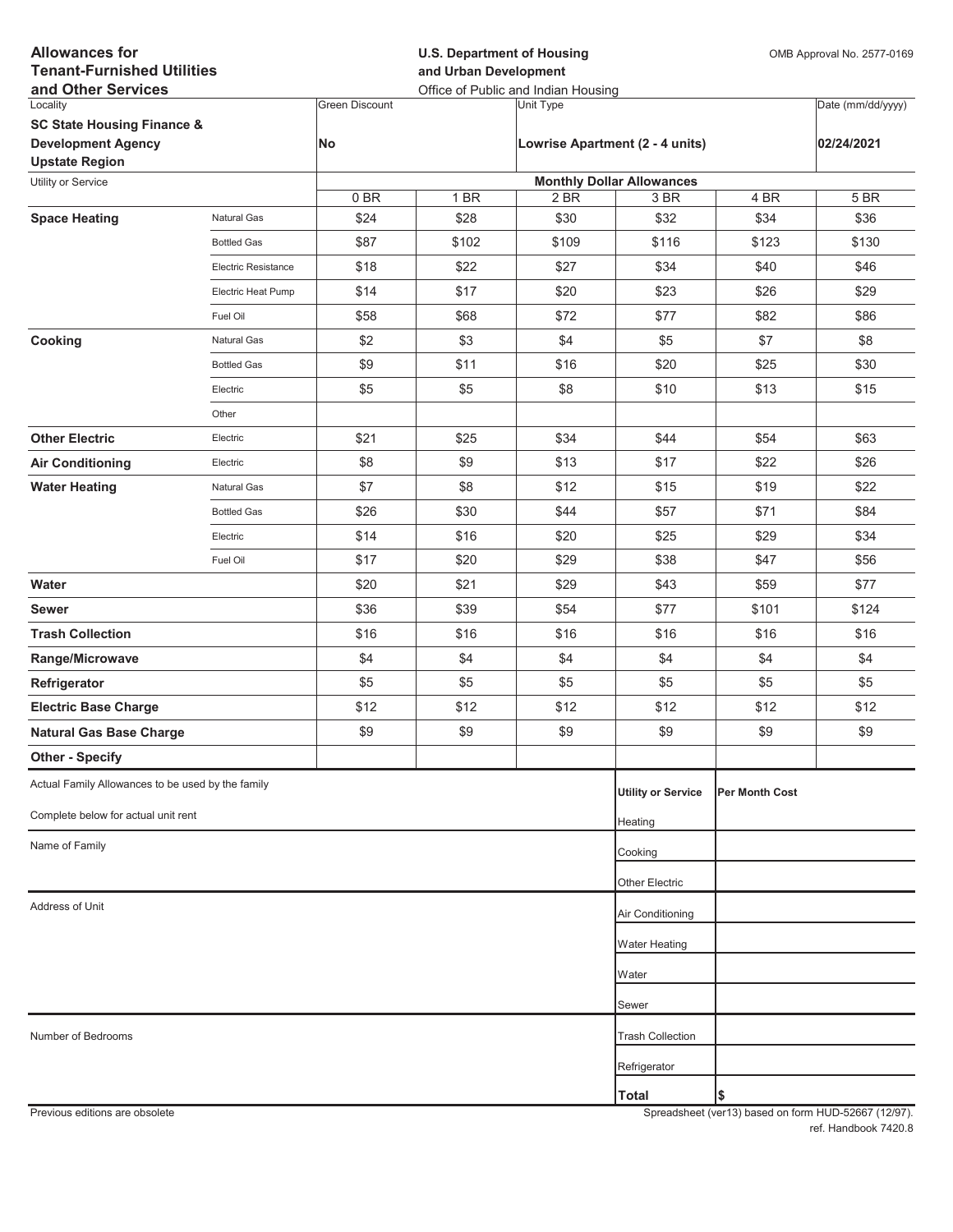| <b>Allowances for</b><br><b>Tenant-Furnished Utilities</b><br>and Other Services |                            |                       | <b>U.S. Department of Housing</b><br>and Urban Development<br>Office of Public and Indian Housing |           |                                  |                | OMB Approval No. 2577-0169 |
|----------------------------------------------------------------------------------|----------------------------|-----------------------|---------------------------------------------------------------------------------------------------|-----------|----------------------------------|----------------|----------------------------|
| Locality                                                                         |                            | <b>Green Discount</b> |                                                                                                   | Unit Type |                                  |                | Date (mm/dd/yyyy)          |
| <b>SC State Housing Finance &amp;</b>                                            |                            |                       |                                                                                                   |           |                                  |                |                            |
| <b>Development Agency</b><br><b>Upstate Region</b>                               |                            | <b>ENERGY STAR</b>    |                                                                                                   |           | Lowrise Apartment (2 - 4 units)  |                | 02/24/2021                 |
| Utility or Service                                                               |                            |                       |                                                                                                   |           | <b>Monthly Dollar Allowances</b> |                |                            |
|                                                                                  |                            | 0BR                   | 1 BR                                                                                              | 2 BR      | 3 BR                             | 4 BR           | 5 BR                       |
| <b>Space Heating</b>                                                             | Natural Gas                | \$19                  | \$23                                                                                              | \$24      | \$26                             | \$28           | \$29                       |
|                                                                                  | <b>Bottled Gas</b>         | \$71                  | \$84                                                                                              | \$90      | \$95                             | \$101          | \$107                      |
|                                                                                  | <b>Electric Resistance</b> | \$15                  | \$18                                                                                              | \$22      | \$27                             | \$32           | \$37                       |
|                                                                                  | Electric Heat Pump         | \$12                  | \$14                                                                                              | \$16      | \$18                             | \$20           | \$23                       |
|                                                                                  | Fuel Oil                   | \$47                  | \$56                                                                                              | \$59      | \$63                             | \$67           | \$71                       |
| Cooking                                                                          | Natural Gas                | \$2                   | \$2                                                                                               | \$3       | \$4                              | \$5            | \$7                        |
|                                                                                  | <b>Bottled Gas</b>         | \$8                   | \$9                                                                                               | \$13      | \$17                             | \$21           | \$25                       |
|                                                                                  | Electric                   | \$4                   | \$4                                                                                               | \$6       | \$8                              | \$10           | \$12                       |
|                                                                                  | Other                      |                       |                                                                                                   |           |                                  |                |                            |
| <b>Other Electric</b>                                                            | Electric                   | \$17                  | \$20                                                                                              | \$28      | \$36                             | \$44           | \$52                       |
| <b>Air Conditioning</b>                                                          | Electric                   | \$7                   | \$8                                                                                               | \$11      | \$14                             | \$17           | \$21                       |
| <b>Water Heating</b>                                                             | Natural Gas                | \$6                   | \$7                                                                                               | \$9       | \$12                             | \$15           | \$18                       |
|                                                                                  | <b>Bottled Gas</b>         | \$21                  | \$25                                                                                              | \$36      | \$47                             | \$58           | \$69                       |
|                                                                                  | Electric                   | \$11                  | \$13                                                                                              | \$17      | \$20                             | \$24           | \$28                       |
|                                                                                  | Fuel Oil                   | \$14                  | \$16                                                                                              | \$24      | \$31                             | \$38           | \$46                       |
| Water                                                                            |                            | \$20                  | \$21                                                                                              | \$29      | \$43                             | \$59           | \$77                       |
| <b>Sewer</b>                                                                     |                            | \$36                  | \$39                                                                                              | \$54      | \$77                             | \$101          | \$124                      |
| <b>Trash Collection</b>                                                          |                            | \$16                  | \$16                                                                                              | \$16      | \$16                             | \$16           | \$16                       |
| Range/Microwave                                                                  |                            | \$4                   | \$4                                                                                               | \$4       | \$4                              | \$4            | \$4                        |
| Refrigerator                                                                     |                            | \$5                   | \$5                                                                                               | \$5       | \$5                              | \$5            | \$5                        |
| <b>Electric Base Charge</b>                                                      |                            | \$12                  | \$12                                                                                              | \$12      | \$12                             | \$12           | \$12                       |
| <b>Natural Gas Base Charge</b>                                                   |                            | \$9                   | \$9                                                                                               | \$9       | \$9                              | \$9            | \$9                        |
| <b>Other - Specify</b>                                                           |                            |                       |                                                                                                   |           |                                  |                |                            |
| Actual Family Allowances to be used by the family                                |                            |                       |                                                                                                   |           | <b>Utility or Service</b>        | Per Month Cost |                            |
| Complete below for actual unit rent                                              |                            |                       |                                                                                                   |           | Heating                          |                |                            |
| Name of Family                                                                   |                            |                       |                                                                                                   |           | Cooking                          |                |                            |
|                                                                                  |                            |                       |                                                                                                   |           | Other Electric                   |                |                            |
| Address of Unit                                                                  |                            |                       |                                                                                                   |           | Air Conditioning                 |                |                            |
|                                                                                  |                            |                       |                                                                                                   |           | <b>Water Heating</b>             |                |                            |
|                                                                                  |                            |                       |                                                                                                   |           | Water                            |                |                            |
|                                                                                  |                            |                       |                                                                                                   |           | Sewer                            |                |                            |
| Number of Bedrooms                                                               |                            |                       |                                                                                                   |           | <b>Trash Collection</b>          |                |                            |
|                                                                                  |                            |                       |                                                                                                   |           | Refrigerator                     |                |                            |
|                                                                                  |                            |                       |                                                                                                   |           | <b>Total</b>                     | \$             |                            |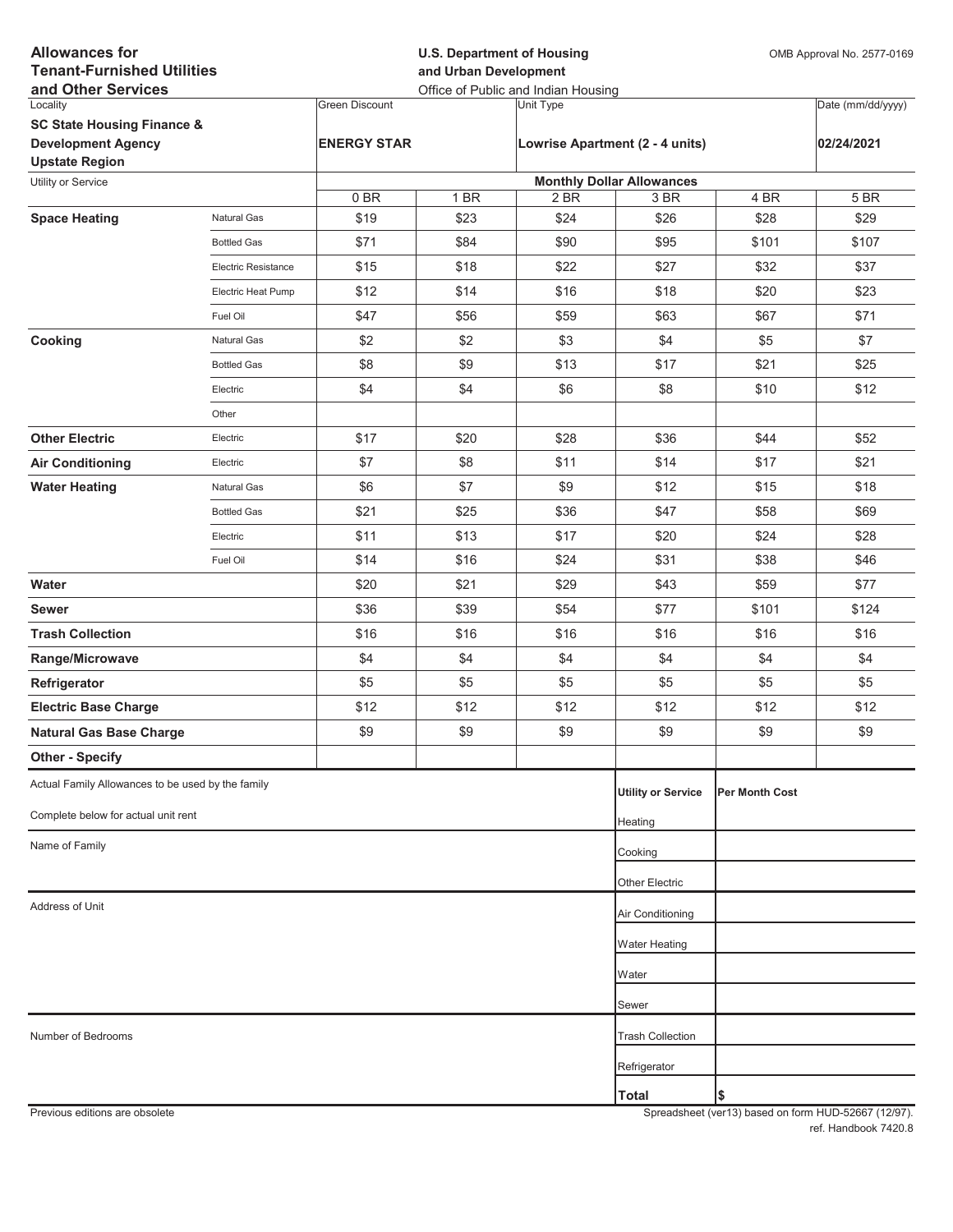| <b>Allowances for</b><br><b>Tenant-Furnished Utilities</b><br>and Other Services            |                     |                       | <b>U.S. Department of Housing</b><br>and Urban Development<br>Office of Public and Indian Housing |           |                                    |                | OMB Approval No. 2577-0169 |  |
|---------------------------------------------------------------------------------------------|---------------------|-----------------------|---------------------------------------------------------------------------------------------------|-----------|------------------------------------|----------------|----------------------------|--|
| Locality                                                                                    |                     | <b>Green Discount</b> |                                                                                                   | Unit Type |                                    |                | Date (mm/dd/yyyy)          |  |
| <b>SC State Housing Finance &amp;</b><br><b>Development Agency</b><br><b>Upstate Region</b> |                     | No                    |                                                                                                   |           | Larger Apartment Bldgs. (5+ units) |                | 02/24/2021                 |  |
| Utility or Service                                                                          |                     |                       |                                                                                                   |           | <b>Monthly Dollar Allowances</b>   |                |                            |  |
|                                                                                             |                     | 0BR                   | 1 BR                                                                                              | 2 BR      | 3 BR                               | 4 BR           | 5 BR                       |  |
| <b>Space Heating</b>                                                                        | Natural Gas         | \$15                  | \$18                                                                                              | \$20      | \$23                               | \$25           | \$27                       |  |
|                                                                                             | <b>Bottled Gas</b>  | \$55                  | \$65                                                                                              | \$74      | \$83                               | \$92           | \$100                      |  |
|                                                                                             | Electric Resistance | \$13                  | \$15                                                                                              | \$19      | \$24                               | \$29           | \$34                       |  |
|                                                                                             | Electric Heat Pump  | \$11                  | \$13                                                                                              | \$15      | \$17                               | \$19           | \$22                       |  |
|                                                                                             | Fuel Oil            | \$37                  | \$43                                                                                              | \$49      | \$55                               | \$61           | \$67                       |  |
| Cooking                                                                                     | Natural Gas         | \$2                   | \$3                                                                                               | \$4       | \$5                                | \$7            | \$8                        |  |
|                                                                                             | <b>Bottled Gas</b>  | \$9                   | \$11                                                                                              | \$16      | \$20                               | \$25           | \$30                       |  |
|                                                                                             | Electric            | \$5                   | \$5                                                                                               | \$8       | \$10                               | \$13           | \$15                       |  |
|                                                                                             | Other               |                       |                                                                                                   |           |                                    |                |                            |  |
| <b>Other Electric</b>                                                                       | Electric            | \$17                  | \$20                                                                                              | \$28      | \$36                               | \$44           | \$52                       |  |
| <b>Air Conditioning</b>                                                                     | Electric            | \$7                   | \$9                                                                                               | \$12      | \$15                               | \$19           | \$23                       |  |
| <b>Water Heating</b>                                                                        | Natural Gas         | \$5                   | \$6                                                                                               | \$9       | \$12                               | \$15           | \$18                       |  |
|                                                                                             | <b>Bottled Gas</b>  | \$21                  | \$24                                                                                              | \$35      | \$46                               | \$57           | \$67                       |  |
|                                                                                             | Electric            | \$11                  | \$13                                                                                              | \$16      | \$20                               | \$23           | \$27                       |  |
|                                                                                             | Fuel Oil            | \$14                  | \$16                                                                                              | \$23      | \$30                               | \$37           | \$45                       |  |
| Water                                                                                       |                     | \$20                  | \$21                                                                                              | \$29      | \$43                               | \$59           | \$77                       |  |
| <b>Sewer</b>                                                                                |                     | \$36                  | \$39                                                                                              | \$54      | \$77                               | \$101          | \$124                      |  |
| <b>Trash Collection</b>                                                                     |                     | \$16                  | \$16                                                                                              | \$16      | \$16                               | \$16           | \$16                       |  |
| Range/Microwave                                                                             |                     | \$4                   | \$4                                                                                               | \$4       | \$4                                | \$4            | \$4                        |  |
| Refrigerator                                                                                |                     | \$5                   | \$5                                                                                               | \$5       | \$5                                | \$5            | \$5                        |  |
| <b>Electric Base Charge</b>                                                                 |                     | \$12                  | \$12                                                                                              | \$12      | \$12                               | \$12           | \$12                       |  |
| <b>Natural Gas Base Charge</b>                                                              |                     | \$9                   | \$9                                                                                               | \$9       | \$9                                | \$9            | \$9                        |  |
| <b>Other - Specify</b>                                                                      |                     |                       |                                                                                                   |           |                                    |                |                            |  |
| Actual Family Allowances to be used by the family                                           |                     |                       |                                                                                                   |           | <b>Utility or Service</b>          | Per Month Cost |                            |  |
| Complete below for actual unit rent                                                         |                     |                       |                                                                                                   |           | Heating                            |                |                            |  |
| Name of Family                                                                              |                     |                       |                                                                                                   |           | Cooking                            |                |                            |  |
|                                                                                             |                     |                       |                                                                                                   |           |                                    |                |                            |  |
| Address of Unit                                                                             |                     |                       |                                                                                                   |           | Other Electric<br>Air Conditioning |                |                            |  |
|                                                                                             |                     |                       |                                                                                                   |           |                                    |                |                            |  |
|                                                                                             |                     |                       |                                                                                                   |           | <b>Water Heating</b>               |                |                            |  |
|                                                                                             |                     |                       |                                                                                                   |           | Water                              |                |                            |  |
|                                                                                             |                     |                       |                                                                                                   |           | Sewer                              |                |                            |  |
| Number of Bedrooms                                                                          |                     |                       |                                                                                                   |           | <b>Trash Collection</b>            |                |                            |  |
|                                                                                             |                     |                       |                                                                                                   |           | Refrigerator                       |                |                            |  |
|                                                                                             |                     |                       |                                                                                                   |           | <b>Total</b>                       | Ι\$            |                            |  |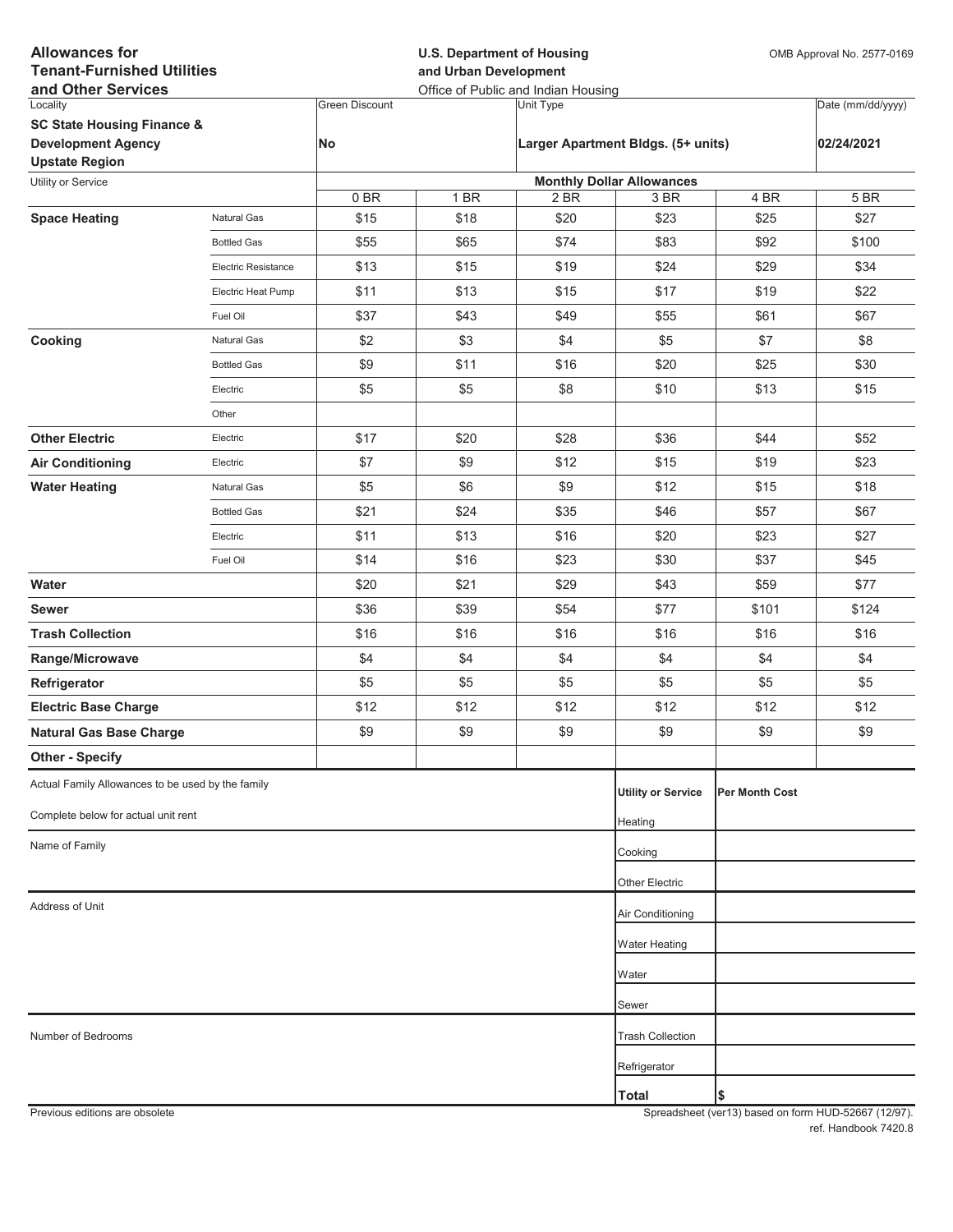| <b>Allowances for</b><br><b>Tenant-Furnished Utilities</b><br>and Other Services |                            |                       | <b>U.S. Department of Housing</b><br>OMB Approval No. 2577-0169<br>and Urban Development<br>Office of Public and Indian Housing |           |                                    |                |                   |
|----------------------------------------------------------------------------------|----------------------------|-----------------------|---------------------------------------------------------------------------------------------------------------------------------|-----------|------------------------------------|----------------|-------------------|
| Locality                                                                         |                            | <b>Green Discount</b> |                                                                                                                                 | Unit Type |                                    |                | Date (mm/dd/yyyy) |
| <b>SC State Housing Finance &amp;</b>                                            |                            |                       |                                                                                                                                 |           |                                    |                |                   |
| <b>Development Agency</b><br><b>Upstate Region</b>                               |                            | <b>ENERGY STAR</b>    |                                                                                                                                 |           | Larger Apartment Bldgs. (5+ units) |                | 02/24/2021        |
| Utility or Service                                                               |                            |                       |                                                                                                                                 |           | <b>Monthly Dollar Allowances</b>   |                |                   |
|                                                                                  |                            | 0BR                   | 1 BR                                                                                                                            | 2 BR      | 3 BR                               | 4 BR           | 5 BR              |
| <b>Space Heating</b>                                                             | Natural Gas                | \$12                  | \$15                                                                                                                            | \$17      | \$18                               | \$20           | \$22              |
|                                                                                  | <b>Bottled Gas</b>         | \$45                  | \$53                                                                                                                            | \$61      | \$68                               | \$75           | \$82              |
|                                                                                  | <b>Electric Resistance</b> | \$10                  | \$12                                                                                                                            | \$16      | \$19                               | \$23           | \$27              |
|                                                                                  | Electric Heat Pump         | \$9                   | \$11                                                                                                                            | \$13      | \$14                               | \$16           | \$17              |
|                                                                                  | Fuel Oil                   | \$30                  | \$35                                                                                                                            | \$40      | \$45                               | \$50           | \$55              |
| Cooking                                                                          | Natural Gas                | \$2                   | \$2                                                                                                                             | \$3       | \$4                                | \$5            | \$7               |
|                                                                                  | <b>Bottled Gas</b>         | \$8                   | \$9                                                                                                                             | \$13      | \$17                               | \$21           | \$25              |
|                                                                                  | Electric                   | \$4                   | \$4                                                                                                                             | \$6       | \$8                                | \$10           | \$12              |
|                                                                                  | Other                      |                       |                                                                                                                                 |           |                                    |                |                   |
| <b>Other Electric</b>                                                            | Electric                   | \$14                  | \$17                                                                                                                            | \$23      | \$29                               | \$36           | \$42              |
| <b>Air Conditioning</b>                                                          | Electric                   | \$6                   | \$7                                                                                                                             | \$10      | \$12                               | \$15           | \$18              |
| <b>Water Heating</b>                                                             | Natural Gas                | \$4                   | \$5                                                                                                                             | \$8       | \$10                               | \$12           | \$15              |
|                                                                                  | <b>Bottled Gas</b>         | \$17                  | \$20                                                                                                                            | \$29      | \$38                               | \$46           | \$55              |
|                                                                                  | Electric                   | \$9                   | \$10                                                                                                                            | \$13      | \$16                               | \$19           | \$22              |
|                                                                                  | Fuel Oil                   | \$11                  | \$13                                                                                                                            | \$19      | \$25                               | \$31           | \$37              |
| Water                                                                            |                            | \$20                  | \$21                                                                                                                            | \$29      | \$43                               | \$59           | \$77              |
| <b>Sewer</b>                                                                     |                            | \$36                  | \$39                                                                                                                            | \$54      | \$77                               | \$101          | \$124             |
| <b>Trash Collection</b>                                                          |                            | \$16                  | \$16                                                                                                                            | \$16      | \$16                               | \$16           | \$16              |
| Range/Microwave                                                                  |                            | \$4                   | \$4                                                                                                                             | \$4       | \$4                                | \$4            | \$4               |
| Refrigerator                                                                     |                            | \$5                   | \$5                                                                                                                             | \$5       | \$5                                | \$5            | \$5               |
| <b>Electric Base Charge</b>                                                      |                            | \$12                  | \$12                                                                                                                            | \$12      | \$12                               | \$12           | \$12              |
| <b>Natural Gas Base Charge</b>                                                   |                            | \$9                   | \$9                                                                                                                             | \$9       | \$9                                | \$9            | \$9               |
| <b>Other - Specify</b>                                                           |                            |                       |                                                                                                                                 |           |                                    |                |                   |
| Actual Family Allowances to be used by the family                                |                            |                       |                                                                                                                                 |           | <b>Utility or Service</b>          | Per Month Cost |                   |
| Complete below for actual unit rent                                              |                            |                       |                                                                                                                                 |           | Heating                            |                |                   |
| Name of Family                                                                   |                            |                       |                                                                                                                                 |           | Cooking                            |                |                   |
|                                                                                  |                            |                       |                                                                                                                                 |           | Other Electric                     |                |                   |
| Address of Unit                                                                  |                            |                       |                                                                                                                                 |           | Air Conditioning                   |                |                   |
|                                                                                  |                            |                       |                                                                                                                                 |           |                                    |                |                   |
|                                                                                  |                            |                       |                                                                                                                                 |           | Water Heating                      |                |                   |
|                                                                                  |                            |                       |                                                                                                                                 |           | Water                              |                |                   |
|                                                                                  |                            |                       |                                                                                                                                 |           | Sewer                              |                |                   |
| Number of Bedrooms                                                               |                            |                       |                                                                                                                                 |           | <b>Trash Collection</b>            |                |                   |
|                                                                                  |                            |                       |                                                                                                                                 |           | Refrigerator                       |                |                   |
|                                                                                  |                            |                       |                                                                                                                                 |           | <b>Total</b>                       | \$             |                   |